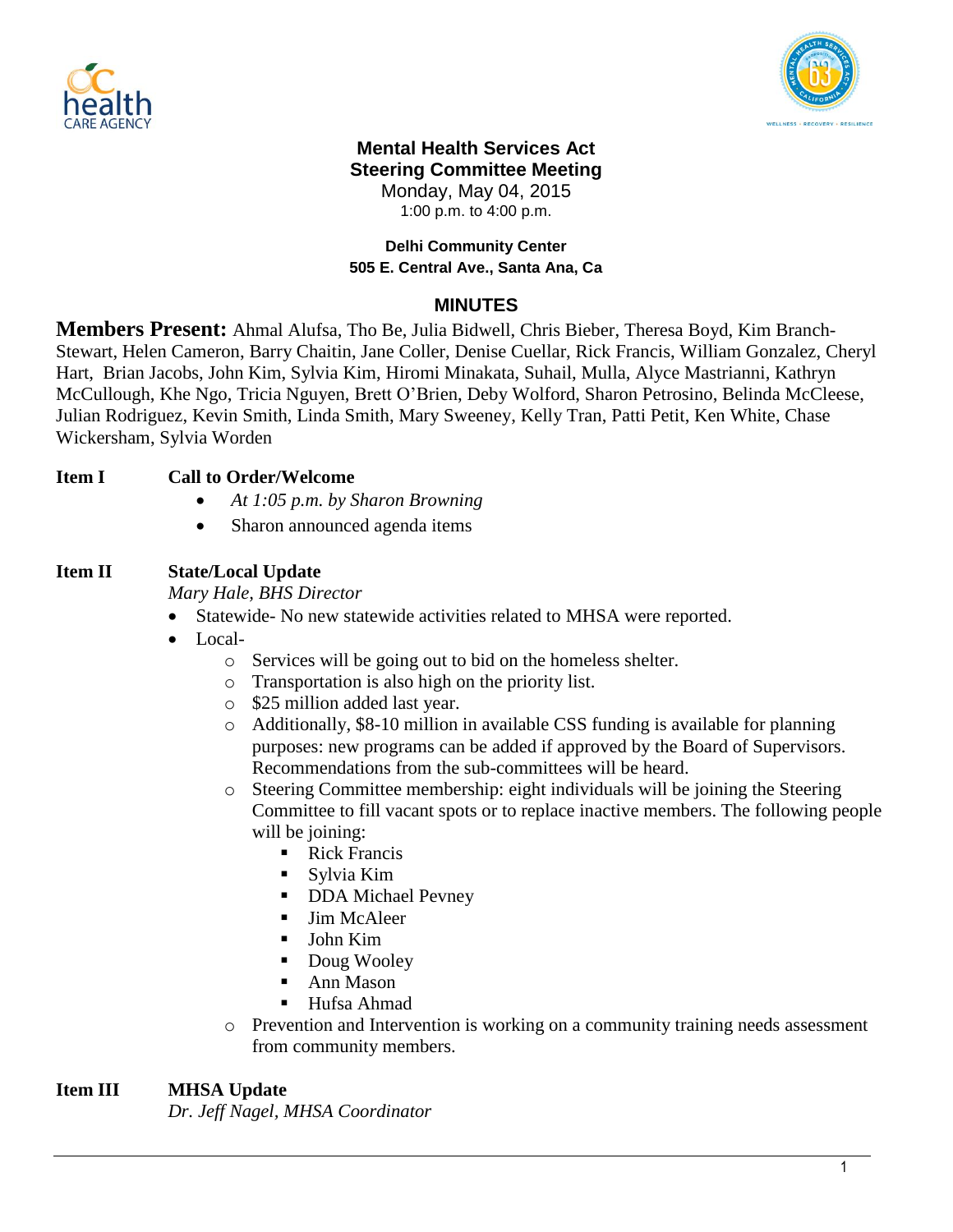



- MHSOAC released instructions on FY 15/16 Annual Plan submissions. Our plan is exempt from these instructions, as our plan was posted for public comment prior to April 30, 2015.
- Four comments were received in response to our public posting, and the comments and responses will be included in the final Plan in Appendix III.
- A MHSA Plan public hearing will take place on Tuesday, May 12, 2015, from 9am till 11am at the Costa Mesa Community Center.
- Dr. Nagel requested volunteers to provide feedback on the Round 3 Innovations stakeholder process, to begin the planning process for Round 4 Innovation Programs.

### **Item IV Community Action Advisory Committee Survey**

 *Kyle Chang, MHSA Office, Denise Cuellar and William Gonzalez, CAAC members* provided an overview and purpose of the survey that will be conducted by CAAC members of the county and contracted MHSA programs.

### **Item V Sub-committee Updates**

*Helen Cameron & Patti Pettit, CSS, Adults & Older Adults*

- Employment specialist positions will be added to certain FSP programs to assist with vocational needs.
- *Linda Molina* gave an update on the CAT, PERT & CRT teams.
- Alyce Mastrianni & Pam Hahn gave an update on PEI. They discussed the Protective Factor Survey.
- *Kelly Tran & Linda Smith gave an update in CSS Children & TAY.* They shared that there are five children and TAY FSP Programs.

### **2:30 p.m. BREAK**

#### **Item VI Steering Committee Comments**

- Following the break, the MHSA Steering Committee provided areas of mental health needs and priorities from their perspective that can be used to prioritize the spending of the available CSS funds (\$8-10 million per year over five years) mentioned by Mary Hale. The following areas of need and priority as well as recommendations were identified:
	- Support Mental Health Matters Awareness Month
	- Focus on ending homelessness in Orange County, by investing in housing.
	- Housing and jobs are essential.
	- More funding for services for refugees and immigrants.
	- More funding for FSP programs that have proven successful.
	- Review ACA and how we in Orange County can benefit as a whole.
	- Revisit the Innovation Programs to see if any additional programs could benefit from ongoing funding.
	- Fund programs that work for people before they get arrested.
	- Target interventions for homeless who congregate in the Civic Center area and those who are at a higher risk of homelessness.
	- More services should be offered in faith based community.